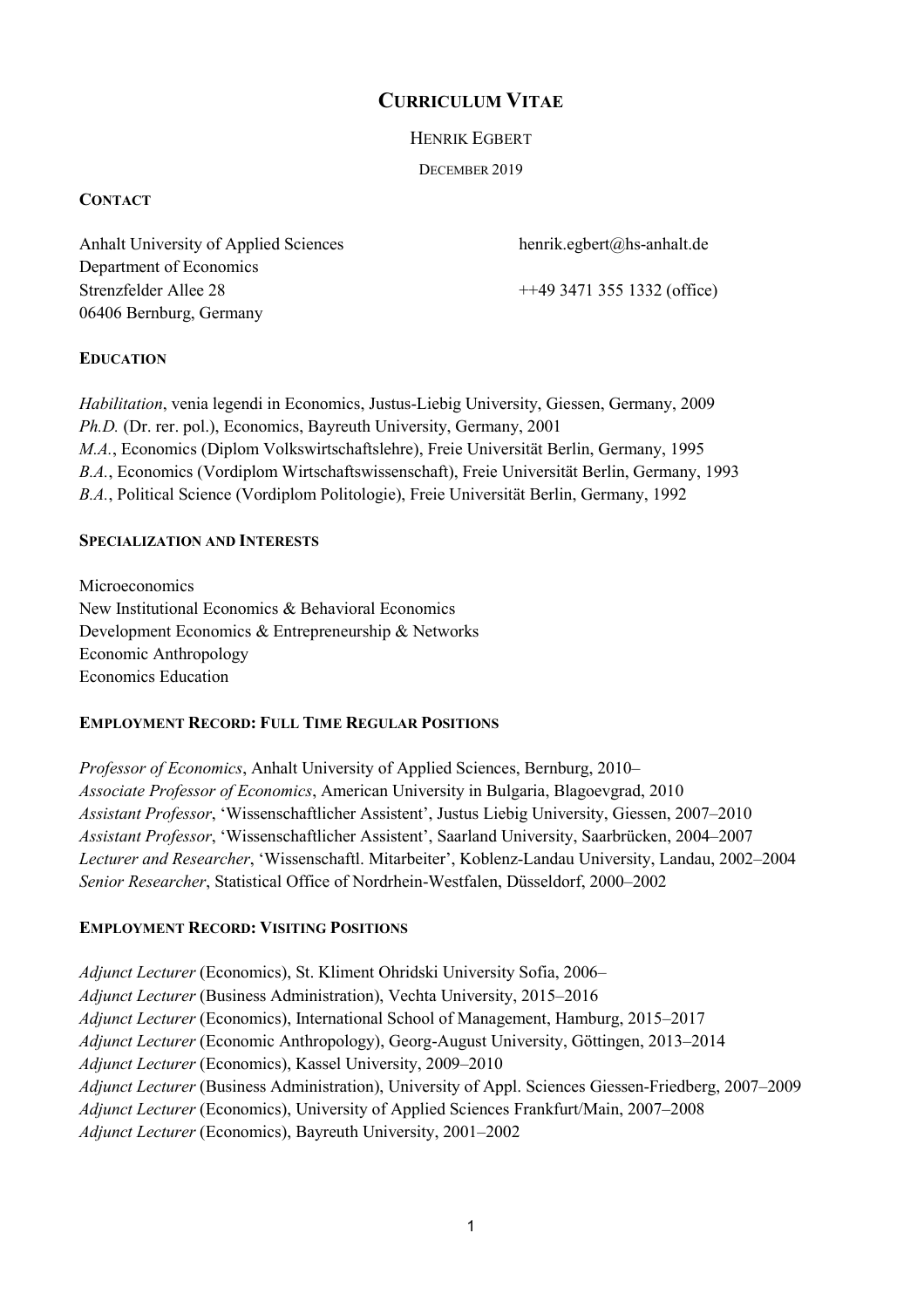# **GRANTS**

DAAD Summer School [57403326] "Human Resource Management: Challenges of Industry 4.0", Anhalt University of Applied Sciences. Project co-coordinator. 2018 *17,800 Euro*

ego.-KONZEPT (European Structural Funds Saxony-Anhalt 2007-2013, Ministry of Science and Economic Affairs) "Gründungstandem—Project for promoting the founding of technology oriented businesses in Saxony-Anhalt". Principal supervisor.

2012 – 2014 *391,500* Euro

DAAD Erasmus Intensive Program (ERASMUS IP) 2012 [DE-2012-ERA/MOPI-1-2974-1-38] Summer School "National Institutions – International Consequences", Anhalt University of Applied Sciences, Sofia University, Université Louis Lumière Lyon 2, Cracow University of Economics. Project coordinator and principal supervisor. 2012 – 2013 *36,300* Euro

DAAD Academic Reconstruction in South Eastern Europe 2013/German Ministry of Foreign Affairs, University Collaboration in Teaching, Study and Research [ID 56268635] PhD/Master Course "Scientific Writing in Business Administration and Economics", Anhalt University of Applied Sciences, Sofia University, American University Tirana, University Skopje. Project coordinator and principal supervisor. 2013 *41,300* Euro

### **CONFERENCE AND TRAVEL GRANTS**

DAAD/Erasmus+: Short-Term Lectureship (Sofia University), 2017 DAAD/Erasmus+: Short-Term Lectureship (Sofia University), 2016 DAAD/Erasmus+: Short-Term Lectureship (Varna University), 2015 DAAD/Erasmus+: Short-Term Lectureship (Sofia University), 2014 DAAD/Erasmus Program: Short-Term Lectureship (Sofia University), 2012 Sofia University: Travel and conference grant, 2011 State University Higher School of Economics, Moscow: Travel and conference grant, 2010 State University Higher School of Economics, Moscow: Travel and conference grant, 2009 DAAD: Travel and conference grant (ISNIE Conference, Berkeley, USA), 2009 Centre for International Development and Environmental Research (ZEU) Giessen: Financial support for economic experiments, 2009 Sofia University: Travel and conference grant, 2008 DFG/German Research Foundation: Travel and conference grant (ISNIE, Toronto), 2008 DAAD/Erasmus Program: Short-Term Lectureship (ZEDES, Sofia), 2007 Sofia University: Travel and conference grant, 2007 DFG/German Research Foundation: Travel and conference grant (ISNIE Reykjavik), 2007. DAAD/Saarland University: Travel grant: exchange program with East European universities, 2007 Saarland University: Faculty-sponsored program for improving lecturing. The submitted project: 'Using Behavioral Experiments for Lecturing' was ranked first out of eight projects. Saarland University, Faculty of Law and Economics, Förderprogramm Anreizorientierung, 2006/2007 DFG/German Research Foundation: Travel and conference grant (ISNIE Boulder, USA), 2006 Vereinigung der Freunde, Saarland University: Financial support for economic experiments carried out by the Chair of Economic Theory, 2006 Saarland University: Faculty-sponsored program for improving lecturing. The submitted project: 'Working with English Texts in Economics' was ranked third out of seven projects. Saarland University, Faculty of Law and Economics, Förderprogramm Anreizorientierung, 2006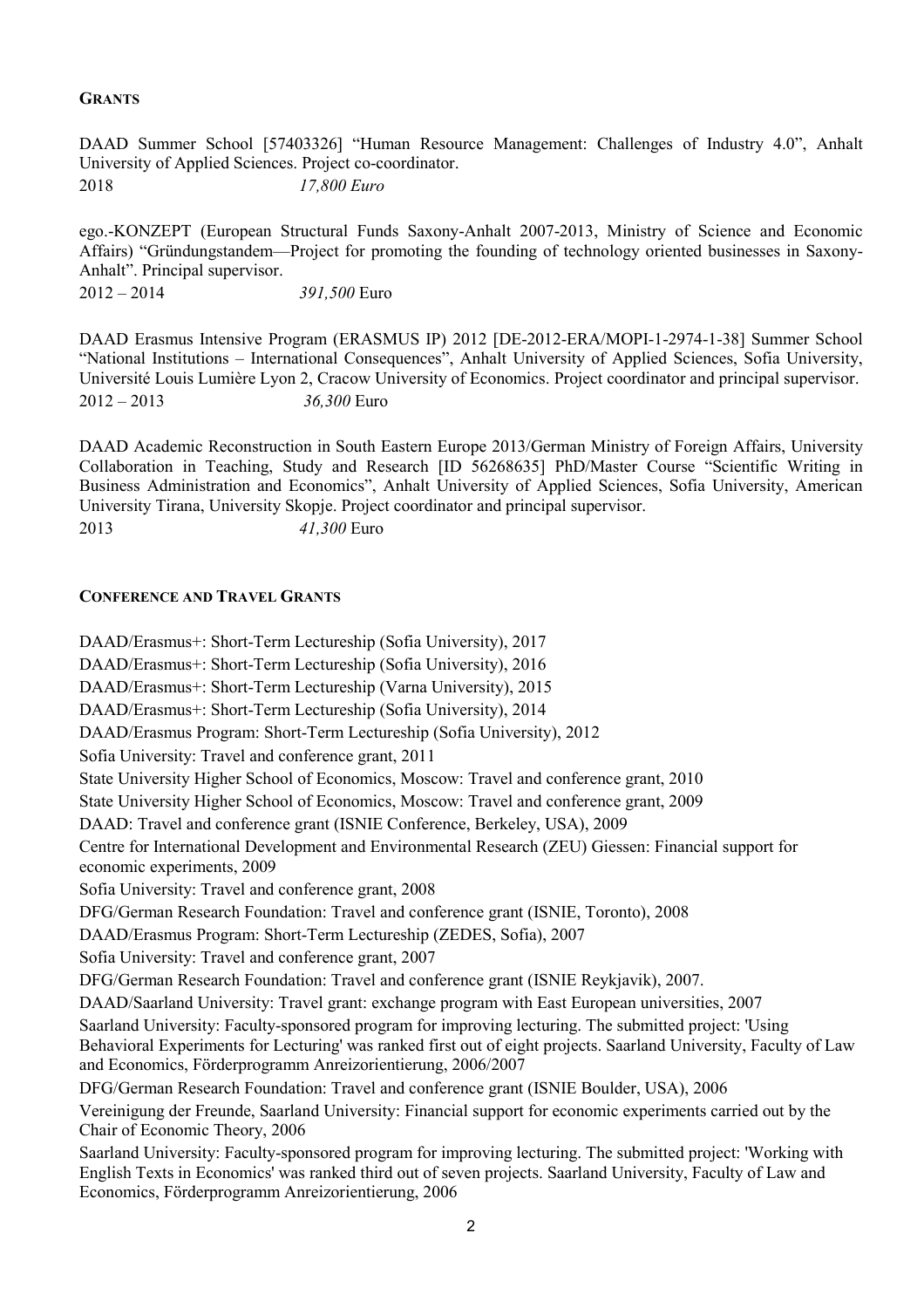Saarland University/Deutsche Bundesbank, Mainz: Travel grant, 2006.

DAAD/Saarland University: Travel grant – exchange program with East European universities, 2006. Saarland University: Faculty-sponsored program for improving lecturing. The submitted project: 'Using Behavioral Experiments for Lecturing' was ranked first out of eight projects. Saarland University, Faculty of Law and Economics, Förderprogramm Anreizorientierung, 2005/2006 .

DAAD/Saarland University: Travel grant – exchange program with East European universities, 2005 Sparkasse Saarbrücken: Financial support for economic experiments carried out by the Chair of Economic Theory, 2005

Saarland Spielbank GmbH: Financial support for a workshop on migration, 2004

# **AWARDS**

Research Fellow Sofia University, Faculty of Economics and Business, 2017 –

Dr.-Herbert-Stolzenberg-Preis (Economics) for Excellence in Research, Giessen University, 2009 DFG/German Research Foundation: Grant by the DFG for post-graduate qualification (Ph.D. student in the

Postgraduate Program Cross-cultural Relations in Africa, Bayreuth University), 1996 – 1999

# **RECENT CONFERENCES AND WORKSHOPS CO-ORGANIZED**

DAAD Summer School "Human Resource Management", Anhalt University of Applied Sciences, 2018

19<sup>th</sup> International FEBA Conference, Sofia, 2016

18<sup>th</sup> International FEBA Conference, Sofia, 2015

DAAD Erasmus Intensive Program Summer School "National Institutions – International Consequences", Anhalt University of Applied Sciences, Sofia University, Université Louis Lumière Lyon 2, Cracow University of Economics, 2013

Scientific Writing in Business Administration and Economics: Workshop series in Tirana, Skopje, Sofia and Bernburg (Academic Reconstruction in South Eastern Europe), 2013

13<sup>th</sup> International FEBA Conference: Social Welfare Enhancement in EU, Sofia, 2010

Workshop on the Activities of the Police in Transition Countries, Moscow, 2009

12th International FEBA Conference: Regional Discrepancies of Development, Sofia, 2009

11<sup>th</sup> International FEBA Conference: Policies of Economic and Social Development, Sofia, 2008

INFER Workshop: Varieties of Capitalism, Sofia University, Sofia, 2008

10<sup>th</sup> International FEBA Conference: Towards a Knowledge-Based Society, Sofia, 2007

IMISCOE/INFER Workshop: Work, Entrepreneurship, Economic Integration, Osnabrück, 2006

9<sup>th</sup> International FEBA Conference: Economic Transformations in Transition, Golden Sands, 2006

INFER Workshop: Migration and Labour Markets, Saarbrücken, 2005

# **RECENT PRESENTATIONS AT CONFERENCES, UNIVERSITIES AND INVITED TALKS**

FEBA Conference: From Public to Club Goods: Beaches in Bulgaria, 2016 FEBA Sofia University: Managerial Economics, 2016 Economic University Varna: Microeconomics and International Trade, 2015 German Chamber of Commerce Bulgaria: Pricing Strategies, 2014 University of Applied Sciences Wiesbaden-Rüsselsheim: Media Economics, 2013 Göttingen University: Microeconomic Theory and Economic Anthropology, 2012 FEBA Conference, Sofia University: What is wrong with Economics Textbooks? (keynote), 2011 Anhalt University of Applied Sciences: Measuring Transaction Costs, 2011 State University, Higher School of Economics, Moscow: Economic Experiments on Corruption, 2010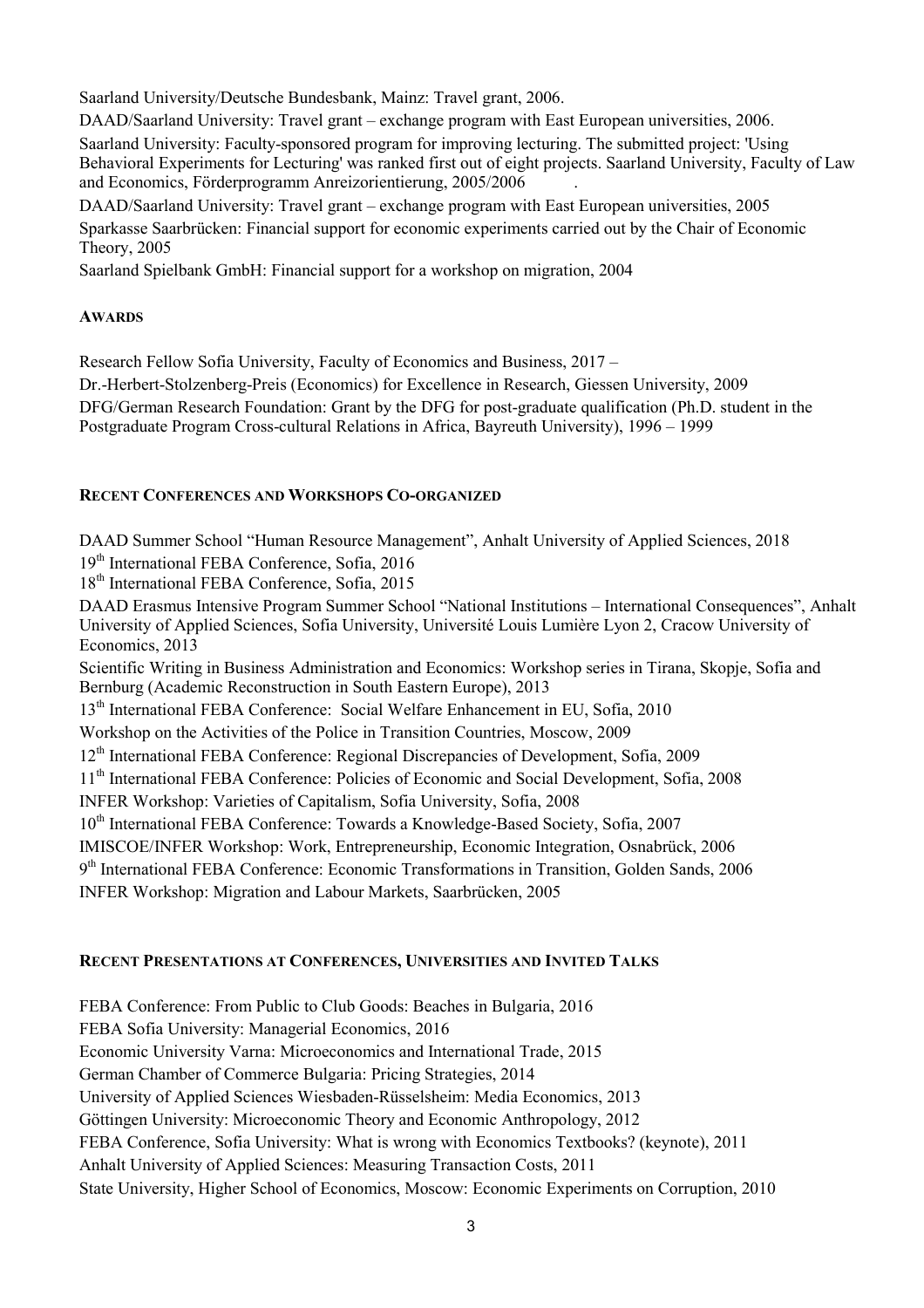Anhalt University of Applied Sciences: Monopolistic Competition and Voting Behavior, 2010 American University in Bulgaria, Blagoevgrad: How to teach Microeconomics, 2010 State University, Higher School of Economics, Moscow: Economic Theories on Corruption FEBA Conference, Sofia University: Voting Behavior (keynote speech), 2009 FEBA Conference, Sofia University: Transaction Activities in Bulgaria and the US, 2009 Giessen University: Negative Externalities of Networks in Science, 2009 ISNIE Conference at Berkeley, CA, USA: An Experiment on Voting Behavior, 2009 University of Applied Sciences Bielefeld: Microeconomics and Part-time Employment, 2009 University of Applied Sciences Frankfurt: NAIRU and the Beveridge-Curve, 2008 Doctoral School, Sofia University: Introduction into Experimental Economics, 2008 ISNIE Annual Conference, Toronto: The Role of Procedural Satisfaction, 2008 Siegen University: Entrepreneurship Education and Experimental Economics, 2008 American University Bulgaria, Blagoevgrad: The Rise of the Bulgarian Transaction Sector, 2007 FEBA Conference, Sofia University: Disappointment and Satisfaction in Consumer Choices, 2007 FEBA Conference, Sofia University: Legitimacy and Choice of Procedures (keynote speech), 2007 ISNIE Annual Conference, Reykjavik: The Transaction Sector in the Bulgarian Economy, 2007 ISNIE Annual Conference, Boulder, CO, USA: The Culture of a Market, 2006 Bayreuth University, SFB/FK Workshop: Reconsidering Networks and Economic Success, 2005 CNPE Conference Saarbrucken: Comment on Research Networks in Science, 2005 ISNIE Conference Barcelona: Do Embeddedness and Social Capital Explain Enough? 2005

#### **PROFESSIONAL ACTIVITIES**

#### *Refereeing*

American Journal of Economics and Sociology, Amsterdam University Press, British Food Journal, Current Anthropology, Geografiska Annaler Human Geography, International Review of Economic Education, Journal of Behavioral and Experimental Economics, Journal of Business Economics, Journal of Business Anthropology, Journal of Economic Psychology, Journal of Economics and Statistics, LIT, Peter Lang, Zeitschrift für ökonomische Bildung

### *Refereeing for International Agencies*

DAAD (commissions for Bulgaria, Serbia and Bosnia-Herzegovina), 2020 DAAD (commissions for Bulgaria and Romania), 2019 DAAD (Erasmus+), Germany, 2014, 2015, 2016 Deutsches Jungendbüro, Belgium (Erasmus+), 2014 National Science Centre, Poland, 2015 Swiss National Science Foundation, Switzerland, 2013

*Member of Editorial Board* 

International Journal of Latest Trends in Finance and Economic Sciences, 2011 – Izvestiya, Varna Economic University, 2015 – BEP Bulgarian Economic Papers, 2015 – (founding and managing editor)

*Member of Professional Associations*  American Anthropological Association 2017 – Verein für Socialpolitik, 2003 – 2018 German Society for Economics Education (DEGÖB), 2004 – 2016 Centre for International Development and Environmental Research (ZEU), Germany, 2002 – 2010 International Network for Economic Research (INFER), 1999 – 2016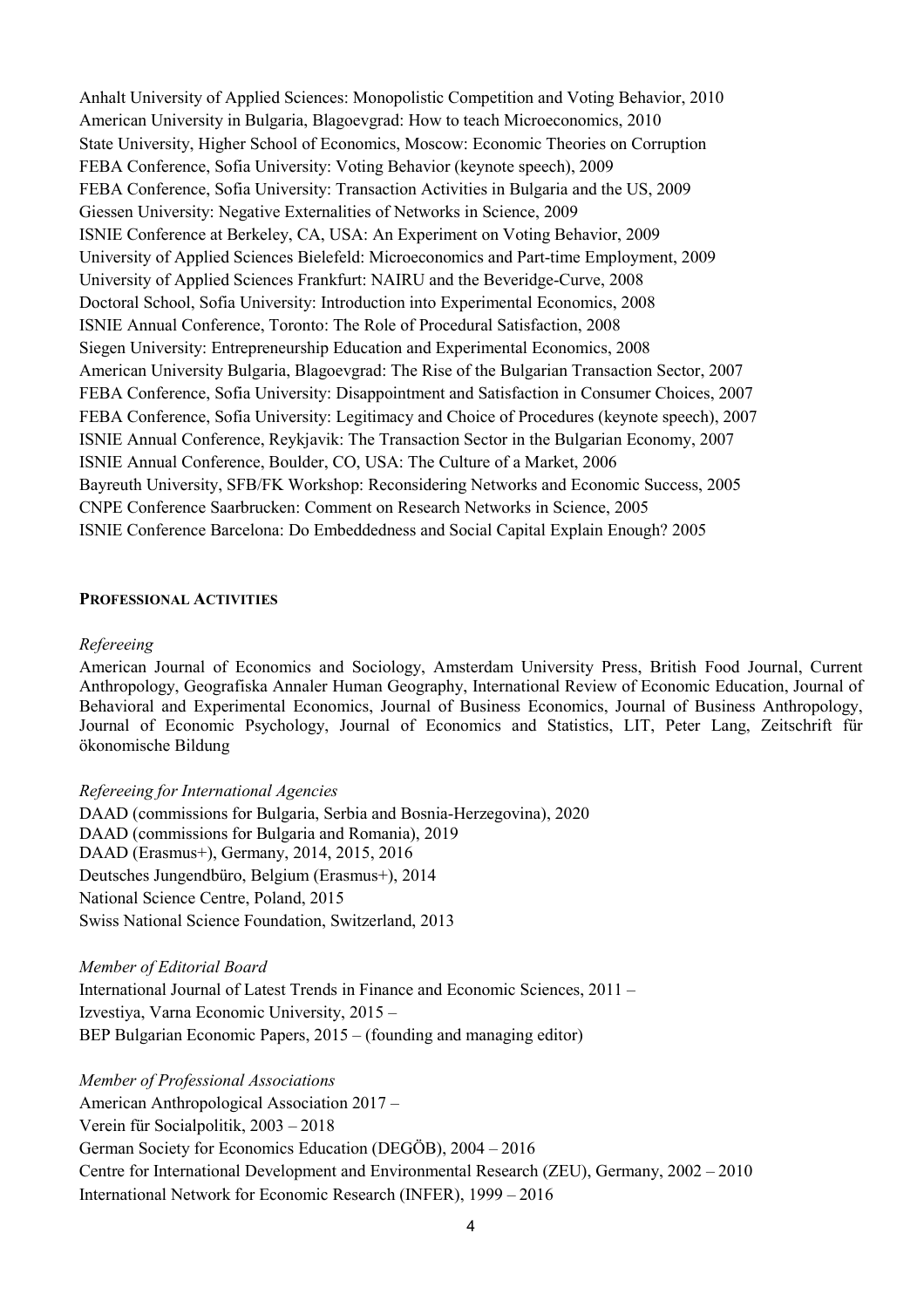Coordinator: INFER working group: "Economics and Social Sciences," 2006 – 2012

*Political counseling* 

Bulgarian Ministry of Economy, Strategy Industry 4.0, 2017 Initiative Neue Soziale Marktwirtschaft, child care system, 2014

### *Dissertation and Habilitation Committees*

Committee for awarding full professorship, Georg Dimitrov Mengov, Sofia University, 2016 Dissertation committee Anton Antonov Gerunov, Sofia University, 2014 Committee for awarding associate professorship, Teodor Sedlarski, Sofia University, 2011

### **TEACHING RECORD**

| <b>Type</b>  | <b>Courses Taught</b>               | Term                          | University                                      | Number of<br>participants | <b>Hours</b> per<br>week |
|--------------|-------------------------------------|-------------------------------|-------------------------------------------------|---------------------------|--------------------------|
|              | <b>Courses in Economics</b>         |                               |                                                 |                           |                          |
| L/T          | Principles of                       | Every semester:               | Anhalt University of                            | $50 - 160$                | $8 - 10$                 |
|              | Microeconomics                      | Winter 2019/20-               | <b>Applied Sciences</b>                         |                           |                          |
|              | (BA)                                | Winter 2010/11                |                                                 |                           |                          |
| L/T          | Economic                            | Every semester:               | Anhalt University of                            | $15 - 50$                 | $\overline{4}$           |
|              | Policy (BA)                         | Winter 2019/20-               | <b>Applied Sciences</b>                         |                           |                          |
|              |                                     | Winter 2010/11                |                                                 |                           |                          |
| L            | Industrial                          | Summer 2019                   | Anhalt University of                            | 30                        | $\overline{2}$           |
|              | Organization (MA)                   | Winter 2014/15-               | <b>Applied Sciences</b>                         |                           |                          |
|              |                                     | Winter 2010/11                |                                                 |                           |                          |
| $\mathbf{L}$ | Macroeconomics                      | Summer 2015                   | International School of                         | 12                        | $\overline{2}$           |
|              | (BA)                                |                               | Management                                      |                           |                          |
| L            | Microeconomics                      | Summer 2015                   | International School of                         | 12                        | $\overline{2}$           |
|              | (BA)                                |                               | Management                                      |                           |                          |
| L            | <b>Empirical Economic</b>           | Winter 2016/17                | International School of                         | $10 - 25$                 | $2 - 4$                  |
|              | Policy (BA)                         | Summer 2016                   | Management                                      |                           |                          |
| ${\bf S}$    |                                     | Winter 2015/16<br>Summer 2013 |                                                 | $6 - 10$                  | $\overline{4}$           |
|              | History of Economic<br>Thought (BA) | Summer 2012                   | Anhalt University of                            |                           |                          |
| $\mathbf{L}$ | Behavioral                          | Summer 2012                   | <b>Applied Sciences</b><br>Anhalt University of | 12                        | $\overline{4}$           |
|              | Economics (BA)                      |                               | <b>Applied Sciences</b>                         |                           |                          |
| $\mathbf{L}$ | Principles of                       | Summer 2011                   | Anhalt University of                            | 15                        | $\overline{2}$           |
|              | Economics (BA)                      |                               | <b>Applied Sciences</b>                         |                           |                          |
| $\mathbf{L}$ | Principles of                       | Fall 2010                     | American University                             | 35                        | 2,5                      |
| ECO          | Microeconomics                      |                               | in Bulgaria                                     |                           |                          |
| 101          | (BA)                                |                               |                                                 |                           |                          |
| $\mathbf L$  | Intermediate                        | Fall 2010                     | American University                             | 3 x 25                    | $3 \times 2,5$           |
| ECO          | Microeconomics                      |                               | in Bulgaria                                     |                           |                          |
| 301          | (BA)                                |                               |                                                 |                           |                          |
| L            | Microeconomics I                    | Winter 2009/10                | Kassel University                               | 250                       | $\overline{4}$           |
|              | (Principles)                        |                               |                                                 |                           |                          |
| $\mathbf{L}$ | Microeconomics II                   | Summer 2009                   | Giessen University                              | 350                       | 2                        |
|              | (Intermediate) (BA)                 |                               | Justus Liebig                                   |                           |                          |
| S            | International                       | Summer 2009                   | Giessen University                              | 15                        | $\overline{2}$           |
|              | Economic Policy                     |                               | Justus Liebig                                   |                           |                          |
|              | (MA)                                |                               |                                                 |                           |                          |
| $\mathbf{L}$ | Behavioral                          | Summer 2009                   | Giessen University                              | 25                        | $\overline{4}$           |
|              | Economics (MA)                      |                               | Justus Liebig                                   |                           |                          |
| T/S          | Microeconomics II                   | Summer 2008                   | Giessen University                              | 20 to 150                 | $\overline{4}$           |
|              | (Intermediate) (BA)                 | Summer 2007                   | Justus Liebig                                   |                           |                          |
| L/T          | Introduction into                   | Summer 2008                   | Sofia University                                | 4                         |                          |
|              | Experimental                        |                               | St. Kliment Ohridski                            |                           |                          |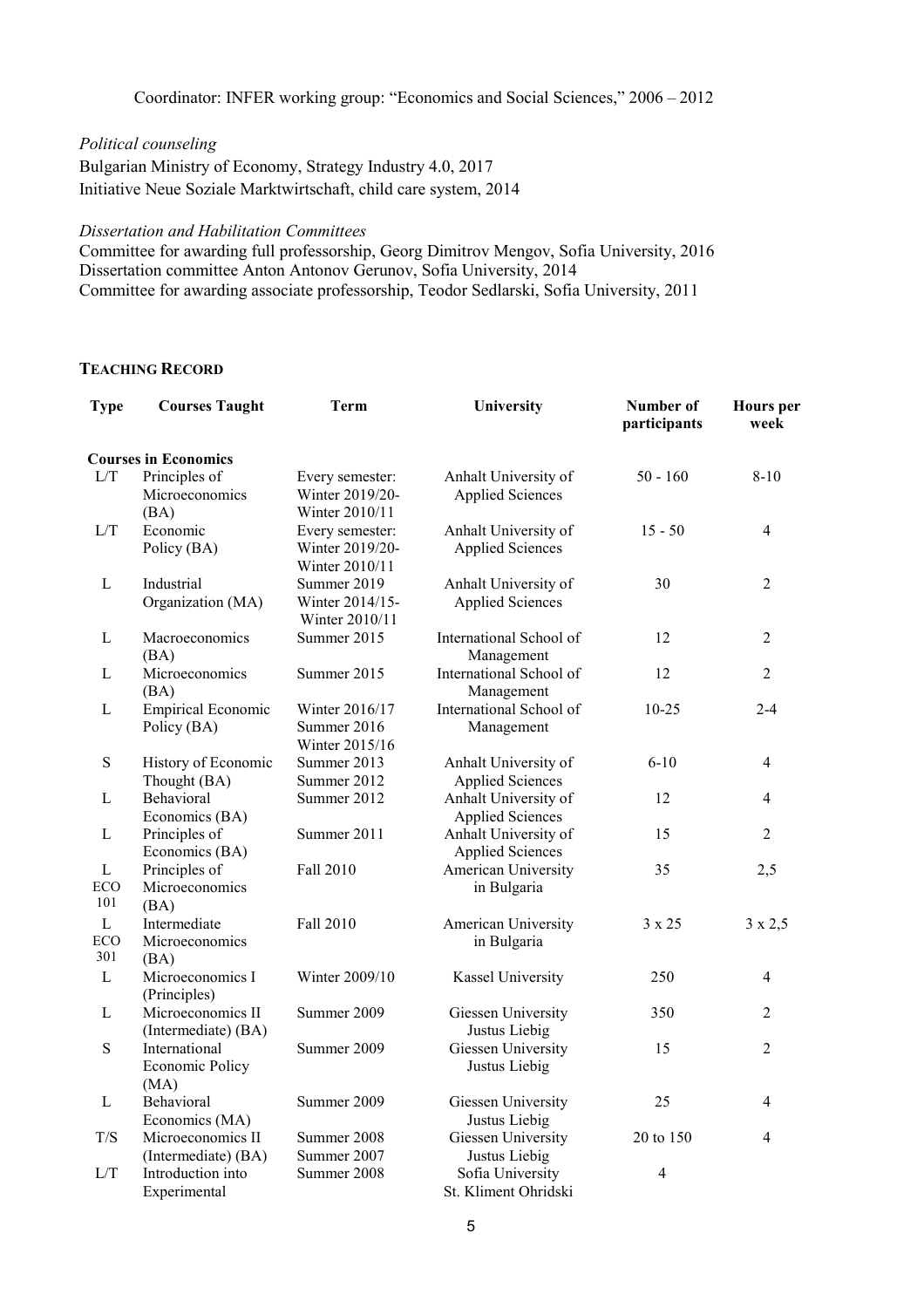|     | Economics (MA)                               |                |                                          |           |                  |
|-----|----------------------------------------------|----------------|------------------------------------------|-----------|------------------|
| T/S | Microeconomics                               | Winter 2006/07 | Saarland                                 | 30 to 160 | $\overline{4}$   |
|     | $I + II$ (Principles and                     | Winter 2005/06 | University                               |           |                  |
|     | Intermediate) (BA)                           | Winter 2004/05 |                                          |           |                  |
| L   | Economics and                                | Winter 2007/08 | University of Applied                    | 8         | $\overline{2}$   |
|     | Management (MA)                              |                | <b>Sciences Frankfurt</b>                |           |                  |
| L   | Public Finance (BA)                          | Summer 2008    | University of Applied                    | 25        | $\overline{4}$   |
|     |                                              |                | Sciences Frankfurt                       |           |                  |
| L   | New Institutional                            | Summer 2006    | Sofia University                         | 60        | 3                |
|     | Economics (MA)                               |                | St. Kliment Ohridski                     |           |                  |
| L   | Economics of                                 | Summer 2006    | Saarland                                 | 20        | $\overline{2}$   |
|     | Transition (MA)                              |                | University                               |           |                  |
| T/S | Experimental                                 | Summer 2005    | Saarland                                 | 11        | $\overline{2}$   |
|     | Economics (MA)                               |                | University                               |           |                  |
| L   | Economic Problems                            | Winter 2003/04 | Koblenz-Landau                           | 20        | $\overline{2}$   |
|     | in Less Developed                            | Winter 2002/03 | University                               |           |                  |
|     | Countries (BA)                               |                |                                          |           |                  |
| L/S | International                                | Summer 2003    | Koblenz-Landau                           | 8         | $\overline{2}$   |
|     | Organizations (BA)                           |                | University                               |           |                  |
| L   | Aspects of Economic                          | Winter 2002/03 | Koblenz-Landau                           | 10        | $\overline{2}$   |
|     | Theory and History                           |                | University                               |           |                  |
|     | (BA)                                         |                |                                          |           |                  |
| L   | New Political                                | Winter 2003/04 | Koblenz-Landau                           | 50        | $\overline{2}$   |
|     | Economy (BA)                                 |                | University                               |           |                  |
| L   | International                                | Summer 2002    | Bayreuth                                 | 20        | $\overline{2}$   |
|     | Economics I & II                             | Winter 2001/02 | University                               |           |                  |
|     | (BA)                                         |                |                                          |           |                  |
| L   | Economic Problems                            | Summer 2002    | Bayreuth                                 | 20        | $\overline{2}$   |
|     | in Less Developed                            | Winter 2001/02 | University                               |           |                  |
|     | Countries (BA)                               |                |                                          |           |                  |
|     |                                              |                |                                          |           |                  |
|     | <b>Courses in Business Administration</b>    |                |                                          |           |                  |
| L   | Managerial                                   | Winter 2015/16 | Vechta University                        | 10        | $\overline{4}$   |
|     | Economics (BA)                               |                |                                          |           |                  |
| L   | Managerial                                   | Winter 2019/20 | Anhalt University of                     | 20-30     | $\overline{4}$   |
|     | Economics (MA)                               | Summer 2018-   | <b>Applied Sciences</b>                  |           |                  |
|     |                                              | Summer 2013    |                                          |           |                  |
| S   | <b>Personnel Economics</b>                   | Winter 2011/12 | Anhalt University of                     | 10        | $\overline{2}$   |
|     | and Labor Markets                            | Summer 2011    | <b>Applied Sciences</b>                  |           |                  |
|     | (BA)                                         |                |                                          |           |                  |
| L   | <b>Business</b>                              | Winter 2007/08 | Sofia University                         | 20        | 4                |
|     | Administration I                             |                | St. Kliment Ohridski                     |           |                  |
|     | (Principles) (BA)                            |                |                                          |           |                  |
| L   | Organizational                               | Winter 2003/04 | Koblenz-Landau                           | 20        | $\overline{2}$   |
|     | Theory (BA)                                  |                | University                               |           |                  |
| L   | Introduction into                            | Summer 2003    | Koblenz-Landau                           | 8         | $\overline{2}$   |
|     | Economic Law (BA)                            |                | University                               |           |                  |
| L   | Human Resource                               | Summer 2003    | Koblenz-Landau                           | 35        | $\boldsymbol{2}$ |
|     | Management (MA)                              |                | University                               |           |                  |
| L   | Investment and                               | Winter 2002/03 | Koblenz-Landau                           | 40        | 2                |
|     | Finance (BA)                                 |                | University                               |           |                  |
|     |                                              |                |                                          |           |                  |
|     |                                              |                |                                          |           |                  |
| L/T | <b>Introductory Courses</b><br>Structures in | Winter 2009/10 |                                          | 6         | $\mathbf{1}$     |
|     |                                              |                | Sofia University<br>St. Kliment Ohridski |           |                  |
|     | Economic Writing<br>Introduction into        | Winter 2009/10 |                                          | 25        | 2                |
| L/T |                                              |                | University of Applied                    |           |                  |
|     | Scientific Work                              | Winter 2008/09 | Sciences                                 |           |                  |
|     |                                              | Winter 2007/08 | Giessen-Friedberg                        |           |                  |
| L/T | Microeconomics &                             | Winter 2009/10 | Giessen University                       | 24        | $\overline{4}$   |
|     | Introduction into                            | Winter 2008/09 | Justus Liebig                            |           |                  |
|     | Scientific Work                              | Winter 2007/08 |                                          |           |                  |
| L/T | Microeconomics &                             | Summer 2006    | Saarland                                 | 6         | 2                |
|     | Introduction into                            | Summer 2005    | University                               |           |                  |